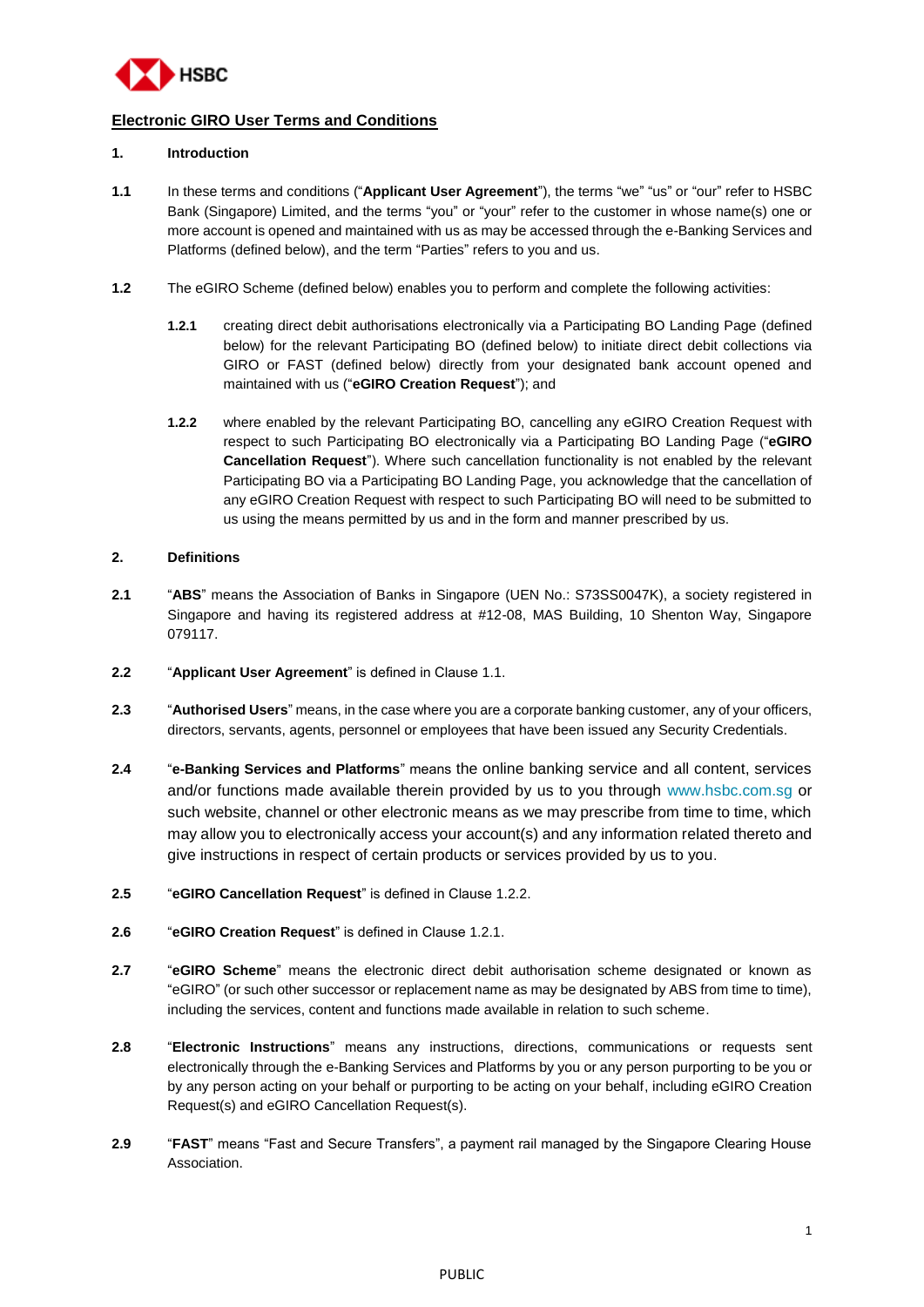

- **2.10** "**GIRO**" means "General Interbank Recurring Order", a payment rail managed by the Singapore Clearing House Association.
- **2.11** "**Operator**" means a third party operator designated by ABS from time to time to operate the system underlying the eGIRO Scheme, for the purposes of facilitating the submission, transmission and validation of electronic direct debit authorisations under the eGIRO Scheme.
- **2.12** "**Participating Bank**" means an entity which is for the time being entitled to participate in the eGIRO Scheme as an applicant bank and/or a billing organisation bank. A current list of such entities is available at: [https://abs.org.sg/consumer-banking/eGIRO.](https://urldefense.com/v3/__https:/abs.org.sg/consumer-banking/eGIRO__;!!LSAcJDlP!gJszPQM3zrxly-twrUOKlkmi0nVG6QZmUoiqmWumakrFqVYBabjDo6kPddc1Hw8o-ELK7g$)
- **2.13** "**Participating BO**" means an entity which is for the time being entitled to participate in the eGIRO Scheme as a billing organisation.
- **2.14** "**Participating BO Landing Page**" means, in respect of a Participating BO, the webpage(s) or landing page(s) on such part of the website or mobile application operated and/or owned by such Participating BO for use in connection with the eGIRO Scheme.
- **2.15** "**Purpose**" means: (i) to give effect to any Electronic Instruction; and (ii) for compliance with any order of any court or government or regulatory authority in any jurisdiction.
- **2.16** "**Security Credentials**" means the username, password, and any other unique login identification credentials issued or prescribed by us to allow you (and where applicable, the Authorised Users) to access and/or use the e-Banking Services and Platforms in connection with this Applicant User Agreement.

# **3. Use of the eGIRO Scheme**

### **3.1 General**

- **3.1.1** You represent, warrant and undertake that all information provided in connection with an eGIRO Creation Request / a cancellation request in respect of an eGIRO Creation Request (including eGIRO Cancellation Request or a cancellation request submitted to us through any other permitted means) are complete, true and accurate in all respects and that we shall not be under any obligation to assess or verify the reasonableness, completeness, truth, accuracy, authenticity or contents of such information.
- **3.1.2** For the purpose of authorising the eGIRO Creation Request or submitting an eGIRO Cancellation Request, you will be redirected from the Participating BO Landing Page to the e-Banking Services and Platforms and accordingly these terms and conditions are in addition to and shall be read in conjunction with such other terms and conditions applicable to the access to and/or use of the e-Banking Services and Platforms.
- <span id="page-1-0"></span>**3.1.3** Upon authorising the eGIRO Creation Request on the e-Banking Services and Platforms / submitting a cancellation request in respect of an eGIRO Creation Request (including eGIRO Cancellation Request or a cancellation request submitted to us through other permitted means) you agree that such direct debit authorisation / cancellation of such direct debit authorisation will take effect only after such request has been successfully processed and you shall ensure that: (i) in the case of an eGIRO Creation Request, you continue making the relevant payments directly to the relevant Participating BO using alternative payment methods until the direct debit authorisation becomes effective; or (ii) in the case of a cancellation request in respect of an eGIRO Creation Request, you continue ensuring that there are sufficient and immediately available funds in the relevant designated bank account at all times to enable us to act upon the relevant Participating BO's debit request(s).
- **3.1.4** Notwithstanding the submission of the eGIRO Creation Request(s) and without prejudice to any other terms and conditions herein, you agree that you remain solely responsible for the full and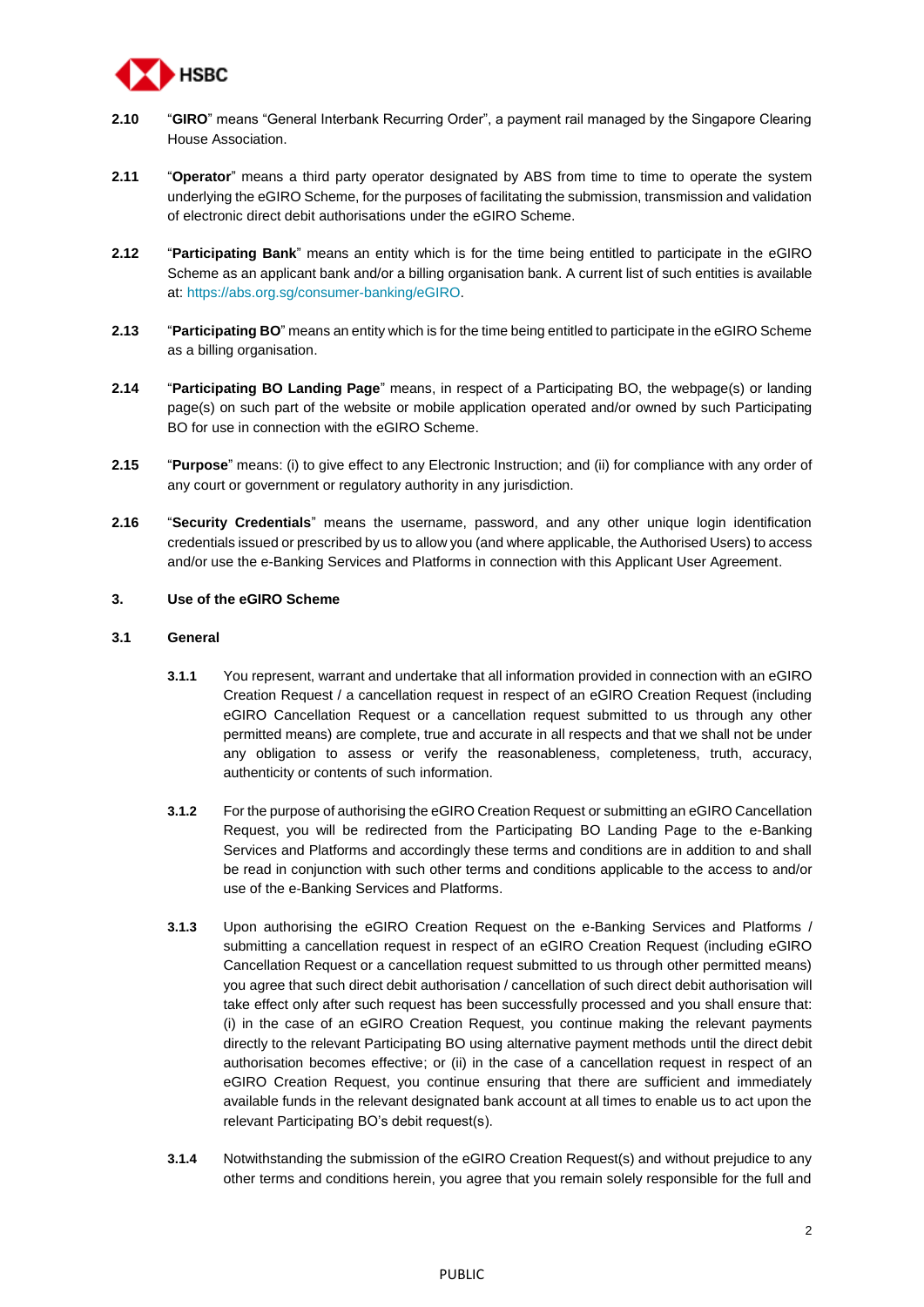

timely payment of any amounts payable to the relevant Participating BO(s), and neither we nor ABS shall be liable for any failure thereof or any delay thereto.

# <span id="page-2-1"></span>**3.2 eGIRO Creation Request**: By submitting an eGIRO Creation Request:

- **3.2.1** you agree that the relevant Participating BO shall be entitled to initiate direct debit collections via GIRO or FAST directly from the designated bank account opened and maintained with us, and you hereby instruct us to process and act upon such Participating BO's request to debit such designated bank account, such amounts as may be specified by such Participating BO from time to time (subject to any payment limit as may be specified in such eGIRO Creation Request and/or as may be prescribed by us from time to time), each without further reference to you and without any further consent or confirmation from you or any further notice to you. We shall also be entitled to treat such instructions, and such designations, as being irrevocable and unconditional, conclusive and binding on you, and you agree that we shall further be entitled to ignore any conflicting instructions. Notwithstanding the foregoing, you acknowledge that: (i) we are not obliged to effect payment if the relevant Participating BO does not initiate direct debit collections via GIRO or FAST in the manner required by us; and (ii) we do not have control over the date on, or the amount for, which the relevant Participating BO initiates direct debit collections via GIRO or FAST and we are under no obligation to verify any payment due date or payment amount;
- **3.2.2** you agree that the authorisation shall remain effective and in force until the earliest of the following:
	- (i) the expiry date as may be specified in the eGIRO Creation Request;
	- (ii) the effective date of the relevant cancellation request submitted to us in respect of an eGIRO Creation Request (including eGIRO Cancellation Request or a cancellation request submitted to us through any other permitted means), following our receipt and successful processing thereof; or
	- (iii) such date as we may notify you from time to time; and
- **3.2.3** you undertake to ensure that there are sufficient and immediately available funds in the relevant designated bank account at all times to enable us to act upon the relevant Participating BO's debit request(s), and we are entitled to reject any Participating BO's debit request(s) if the relevant designated bank account does not have sufficient funds and charge you a fee for such unsuccessful debiting. We may also at our discretion allow the debit even if this results in an overdraft on the account and impose charges accordingly.
- <span id="page-2-0"></span>**3.3 Cancellation request**: Notwithstanding the submission of a cancellation request in respect of an eGIRO Creation Request (including eGIRO Cancellation Request or a cancellation request submitted to us through any other permitted means) and Clause [3.1.3:](#page-1-0)
	- **3.3.1** you acknowledge that we may have received, processed and/or acted upon the relevant Participating BO's debit request submitted on or before the effective date of such cancellation request, and we shall not be obliged to reverse or cancel any such debiting; and
	- **3.3.2** you shall ensure that there are sufficient and immediately available funds in the relevant designated bank account at all times to enable us to act upon the relevant Participating BO's debit request(s) referred to in Clause [3.3.1,](#page-2-0) and we are entitled to charge you a fee for any unsuccessful debiting and/or impose charges on you if we at our discretion allow the debit even if this results in an overdraft on the account.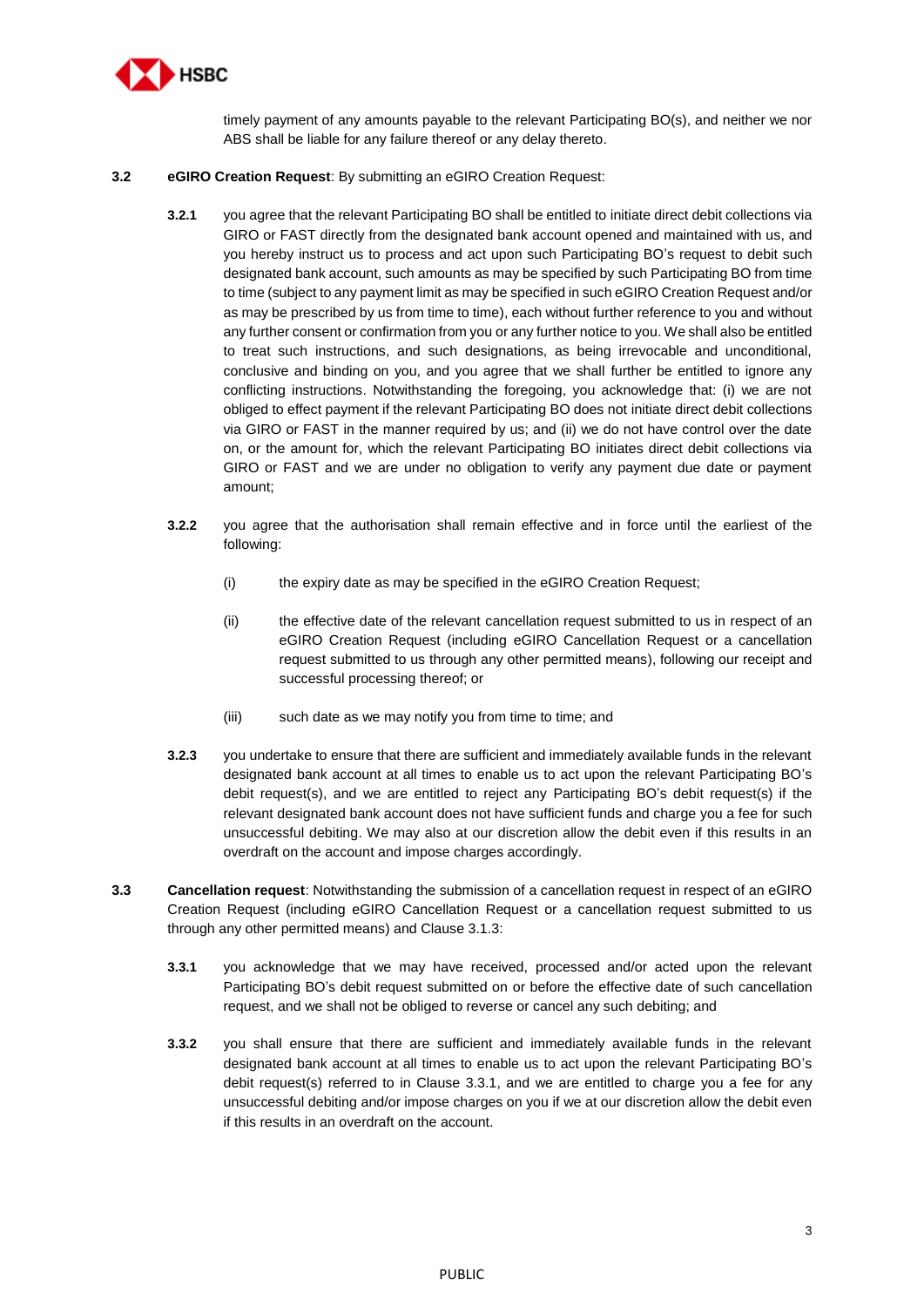

# **4. Collection, use, disclosure and processing of information**

- **4.1 Information submitted by you**: You hereby give your consent to us (whether by ourselves or through our service providers) to collect, use, disclose and/or process personal data such as your name. NRIC, passport number or other identification number on file with us and any other information in our records that relate to you or that you have provided in connection with the eGIRO Creation Requests, cancellation requests in respect of eGIRO Creation Requests (including eGIRO Cancellation Request or a cancellation request submitted to us through any other permitted means) or otherwise submitted to us in connection with the use of and/or access to the e-Banking Services and Platforms and/or eGIRO Scheme, including to disclose to:
	- **4.1.1** any person purporting to be you (and/or where applicable, the Authorised Users) upon our verification of his/her identity to our satisfaction in accordance with our prevailing procedure, for the Purpose;
	- **4.1.2** ABS and the Operator for the Purpose; and
	- **4.1.3** the relevant Participating BOs and the relevant Participating Banks which is the billing organisation bank for the relevant Participating BOs for the Purpose.

# **5. Compliance with guidelines and law**

**5.1** You agree to comply with any and all guidelines, notices, operating rules, policies and instructions pertaining to the use and/or access of the e-Banking Services and Platforms and/or eGIRO Scheme (including any amendments to the aforementioned published from time to time), as well as any applicable laws or regulations. You hereby represent, undertake and warrant that you shall not use the eGIRO Scheme in connection with any transaction, operation or activity prohibited by applicable laws or regulations.

#### **6. Use of Security Credentials**

- **6.1** You acknowledge and agree that participation in the eGIRO Scheme requires you to access and use the e-Banking Services and Platforms and that such e-Banking Services and Platforms may only be accessed and/or used with the relevant Security Credentials under the terms of access/services of ours for such services and platforms. You further acknowledge that we may at any time in our sole and absolute discretion forthwith change or invalidate any Security Credentials.
- **6.2** You agree that you (and where applicable, Authorised Users) shall at all times keep the Security Credentials confidential. You are to notify us immediately if you have knowledge or have reason to suspect that the confidentiality of such Security Credentials has been compromised or if there has been any unauthorised use of such Security Credentials.

# **7. Actual or Purported Use or Access, Instructions or Communications**

- **7.1** You agree and acknowledge that any: (i) use of or access to, or purported use of or access to, the e-Banking Services and Platforms; and/or (ii) information, data, instructions or communications, whether or not authorised by you, referable to the Security Credentials shall, as the case may be, be deemed to be: (a) use of or access to the e-Banking Services and Platforms by you; and/or (b) information, data, instructions or communications transmitted and validly issued by you. Without prejudice to Clause [3.2.1,](#page-2-1) you agree that we shall be entitled to act upon, rely on and/or hold you solely responsible and liable in respect thereof as if the same were carried out or transmitted by you, and we shall be under no obligation to assess or verify the reasonableness, completeness, truth, accuracy, authenticity or contents of such information, data, instructions or communications.
- **7.2** Without prejudice to Clause [3.2.1,](#page-2-1) you acknowledge that all Electronic Instructions (whether authorised by you or not) are irrevocable and unconditional, conclusive and binding on you, upon transmission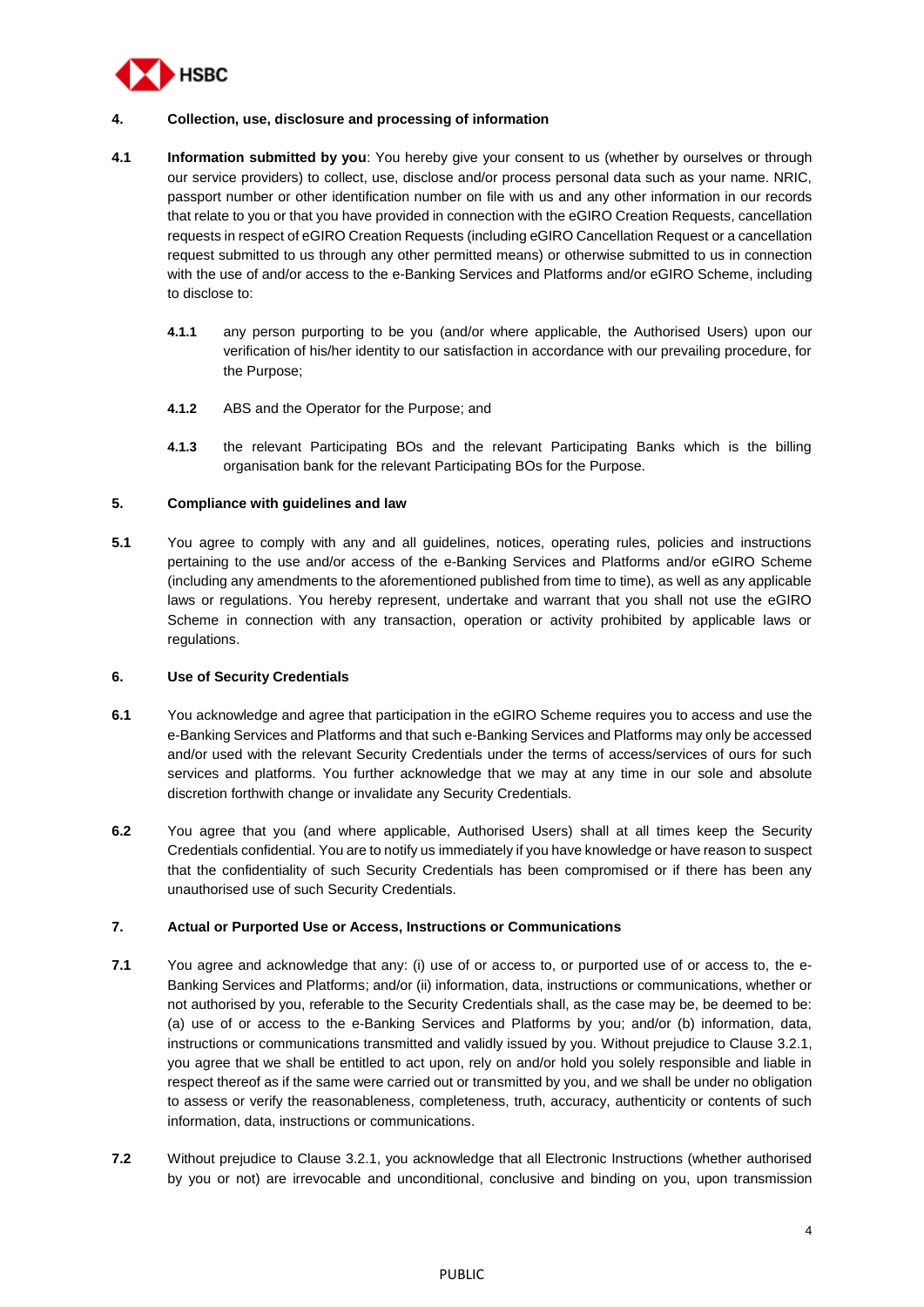

through the e-Banking Services and Platforms unless we in our sole and absolute discretion determine otherwise, and we shall be entitled to effect, perform and/or process such Electronic Instructions without further reference to you and without any further consent or confirmation from you or any further notice to you. You agree that we shall further be entitled to ignore any conflicting instructions.

# **8. Evidence/Records**

**8.1** You acknowledge and agree that the records of or maintained by us of: (i) the Electronic Instructions (whether authorised by you or not); (ii) the authorisations or operations made or performed, processed or effected through the e-Banking Services and Platforms by you or any person purporting to be you, acting on your behalf or purportedly acting on your behalf, with or without your consent; and (iii) any communications, authorisations, instructions or operations relating to the operation of the e-Banking Services and Platforms and/or eGIRO Scheme, shall be binding on you for all purposes whatsoever and shall be conclusive evidence of such communications, transactions, instructions or operations.

# **9. General**

- **9.1** You acknowledge that:
	- **9.1.1** this Applicant User Agreement is solely between you and us (and no other party). Accordingly, you shall have no right or claim against ABS in respect of this Applicant User Agreement;
	- **9.1.2** we and ABS are not involved in, and are not responsible for, any instructions, transactions or communications made between you and any Participating BO involving the access to and/or use of the e-Banking Services and Platforms, eGIRO Scheme, FAST and/or GIRO. Under no circumstances shall it be construed that we or ABS endorse or sponsor or are responsible or involved in the provision of any products obtained and/or purchased from or services rendered by any Participating BO or any relevant third party which shall be your responsibility or that of such Participating BO or relevant third party, and you acknowledge that such products / services are procured / used at your own risk and we shall not be liable where there is any dispute or claim relating to such products / services (including Participating BO's fulfilment thereof);
	- **9.1.3** we and ABS neither endorse nor assume any responsibility in respect of the Participating BO Landing Pages, and the Participating BO Landing Pages should only be accessed at your own risk. You acknowledge and agree that you shall be solely responsible for any access to or use of the Participating BO Landing Pages, including complying with the relevant terms and conditions for the access to or use of such Participating BO Landing Pages, and you acknowledge that such Participating BO Landing Pages are accessed / used at your own risk; and
	- **9.1.4** the e-Banking Services and Platforms and eGIRO Scheme are provided on an "as is" and "as available" basis without warranty of any kind. The accessibility and operation of the e-Banking Services and Platforms, eGIRO Scheme, FAST and/or GIRO may rely on technologies outside our or ABS' control.

#### **9.2 Suspension / variation / termination of e-Banking Services and Platforms and eGIRO Scheme**

- **9.2.1** You acknowledge and agree that ABS may from time to time without giving any reason or prior notice, upgrade, modify, alter, suspend, discontinue the provision of or remove, whether in whole or in part, the eGIRO Scheme (including in connection with unplanned downtime or scheduled maintenance of the relevant systems) and shall not be liable if any such upgrade, modification, suspension or alteration to or discontinuation of the eGIRO Scheme prevents you from using or accessing the eGIRO Scheme and/or any part or feature thereof.
- **9.2.2** You acknowledge and agree that we may from time to time without giving any reason or prior notice, upgrade, modify, alter, suspend, discontinue the provision of or remove, whether in whole